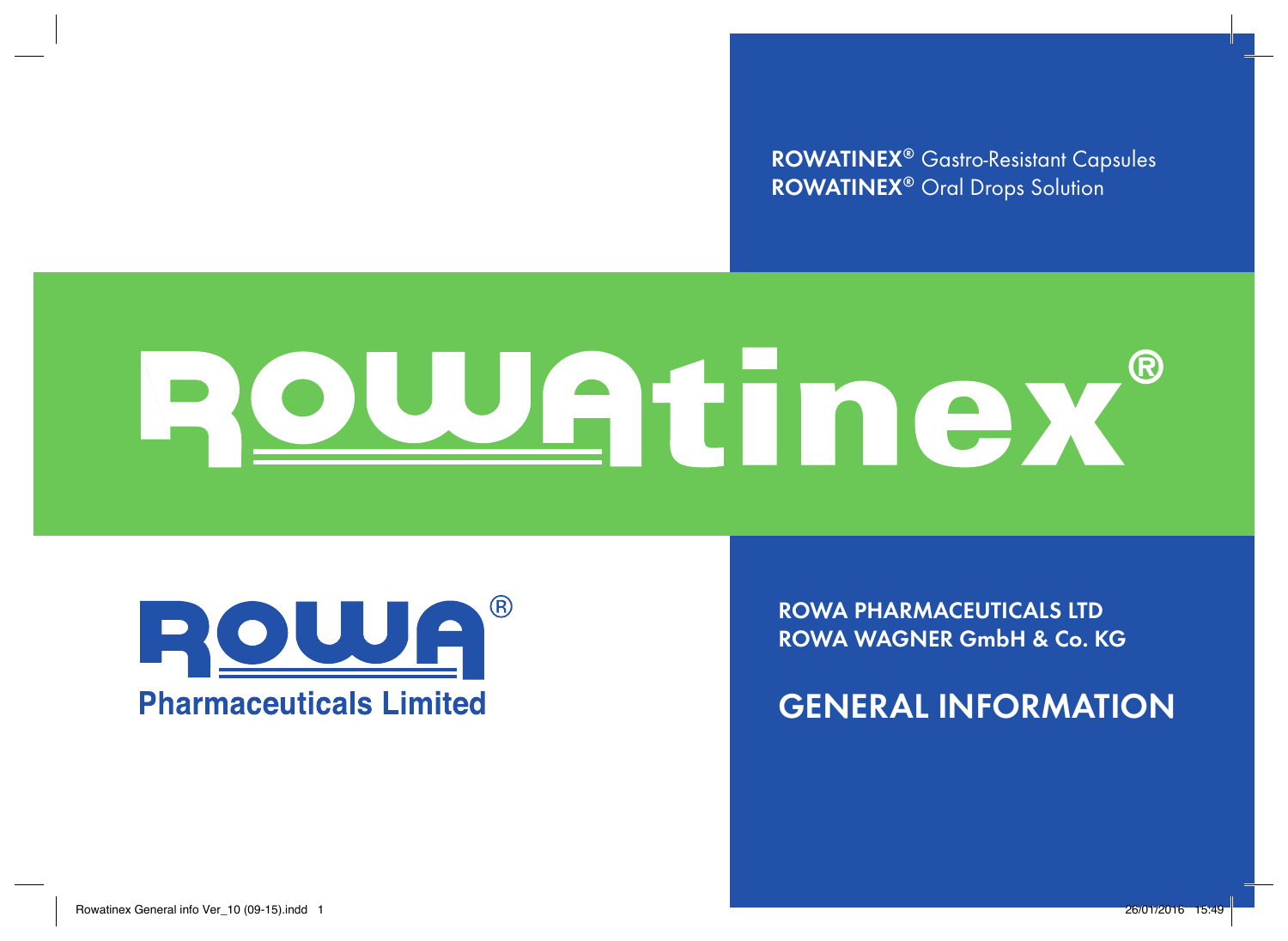# General Information General Information

# Kidney Stones STONES





ROWATINEX® provides a natural medical solution which dissolves both the URINARY STONES and the PAIN. **More information available on request: ROWA Pharmaceuticals Ltd., Bantry, Co. Cork, P75 V009, Ireland.** www.rowa.ie  $\mathcal{R}(\mathcal{R})$  pharmaceuticals Ltd., Bantry,  $\mathcal{R}(\mathcal{R})$  are  $\mathcal{R}(\mathcal{R})$  available on request. As a request on request. As a request of  $\mathcal{R}(\mathcal{R})$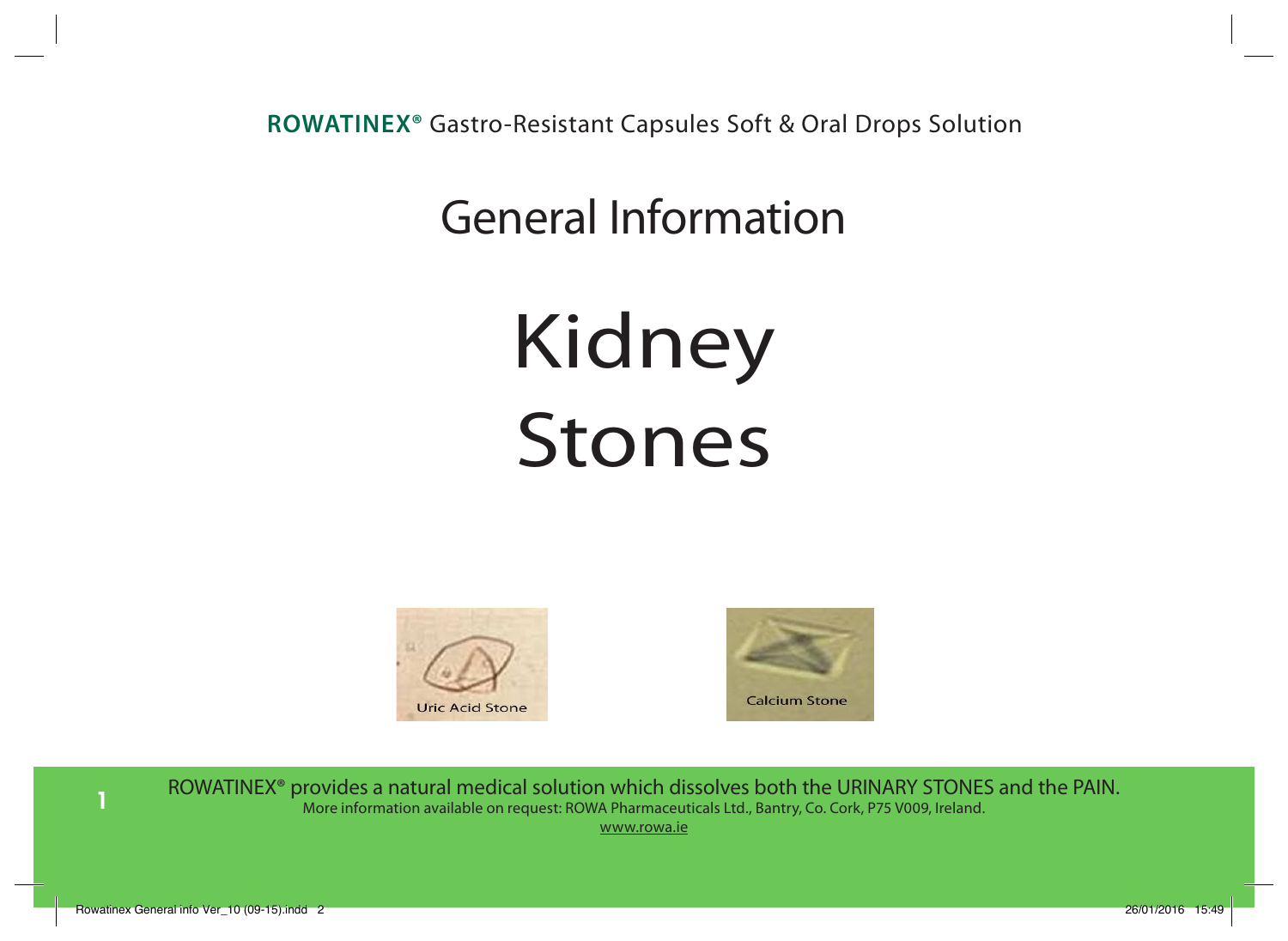#### **Urinary Stones:**

The condition of having kidney stones is termed *nephrolithiasis*. Having stones at any location in the urinary tract is referred to as *urolithiasis* and the term *ureterolithiasis* is used to refer to stones located in the ureters.

A kidney stone is a hard, crystalline mineral material formed within the kidney or urinary tract. These crystals can develop into stones over weeks or months. Other substances such as certain medicines can also form stones.

#### **Chronic Diseases:**

Diabetes and high blood pressure (hypertension) are also associated with an increased risk of developing kidney stones.

#### **Lifestyle and Diet:**

The incidence of urolithiasis is increasing because of changes in dietary habits and general lifestyle\*.

#### **Urinary pH and Stone Formation: \*\***

An alkaline pH favours the crystallisation of calcium and phosphate containing stones, whereas an acidic urine pH promotes uric acid or cysteine stones.

Low urinary pH and defective renal ammonia genesis was linked to insulin resistance. Low urinary pH in patients with uric acid nephrolithiasis is due to defective ammonium excretion and increased acid production, which may both be linked to renal insulin resistance. The reversal of insulin resistance may ameliorate these defects and increase urinary pH.\*\*\* (**ROWATINEX**<sup>®</sup> had no influence on the pH value in patients that participated in the clinical trial in Hungary\*\*\*\*)

|       | Menditto et al; Metaphylaxis of<br>urolithiasis 2009 PMID 19499756 | $***$ | Khashayar Sakhaee; Urinary pH as a risk factor for stone type. Dept of Internal medicine University<br>of Texas Southwestern Medical Center Dallas Texas. CP900/Renal Stone Disease 1st Annual<br>International Urolithiasis Research Symposium |
|-------|--------------------------------------------------------------------|-------|-------------------------------------------------------------------------------------------------------------------------------------------------------------------------------------------------------------------------------------------------|
| $***$ | Wagner CA et al; Urinary pH                                        |       | ****   Romics I; Trial to evaluate the efficacy of <b>ROWATINEX</b> <sup>®</sup> in elimination of fragments of calculi                                                                                                                         |
|       | stone formation 2010 PMID                                          |       | generated by ESWL. A placebo controlled multi-centre study. Feb 2009. Dept. of Urology,                                                                                                                                                         |
|       | 21170875                                                           |       | Semmelweis, Ulloi ut 89-95, Budapest, Hungary. ROWATINEX® 2002/HU; S59-NEP-0                                                                                                                                                                    |

ROWATINEX® provides a natural medical solution which dissolves both the URINARY STONES and the PAIN. More information available on request: ROWA Pharmaceuticals Ltd., Bantry, Co. Cork, P75 V009, Ireland.

www.rowa.ie

**2**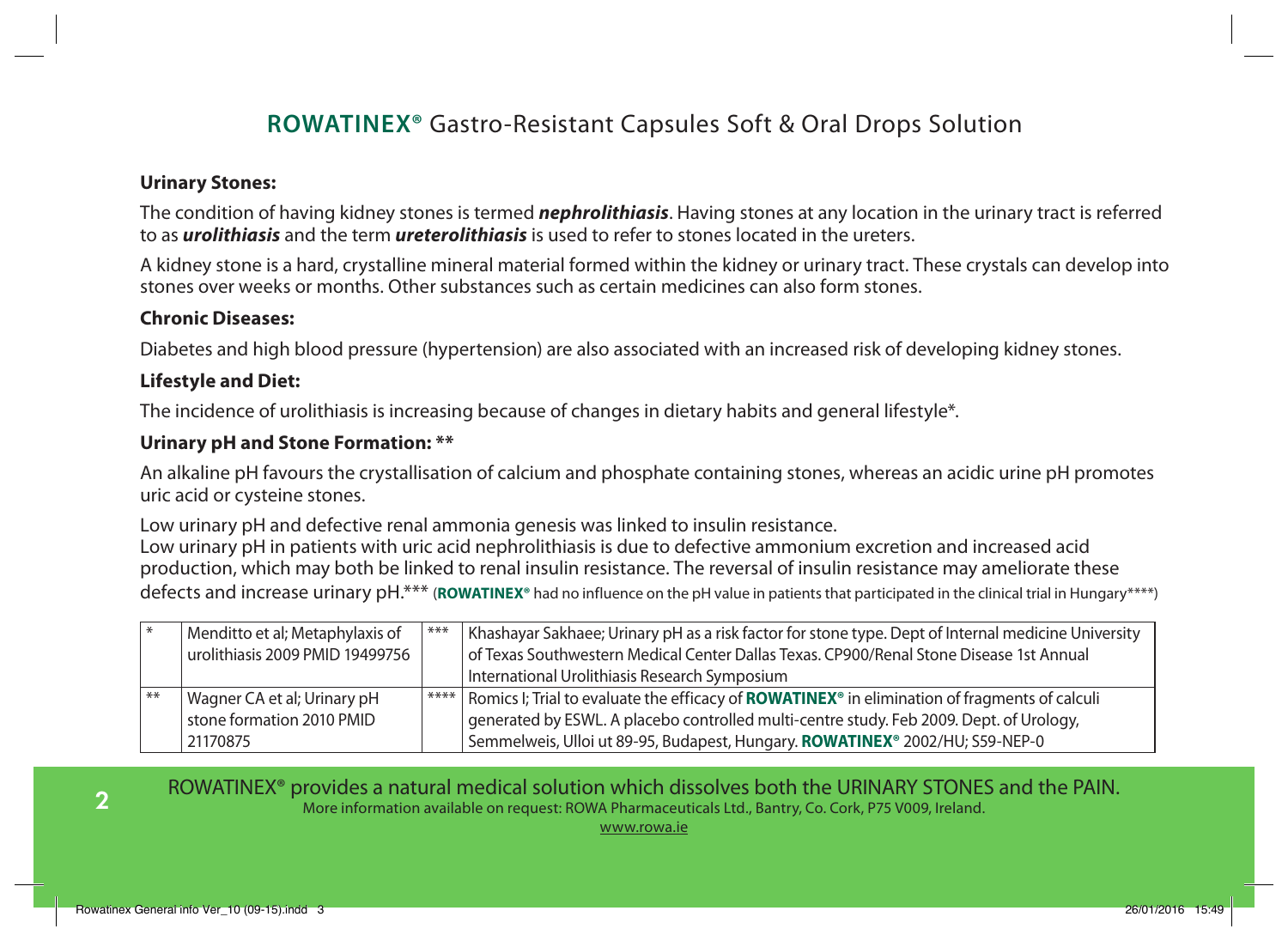#### **Stone Composition:**

| <b>Incidence</b><br><b>Crystal Shape</b><br><b>Type</b> |           |                   | <b>Risk Factors</b>                                                                                |  |  |  |  |  |  |
|---------------------------------------------------------|-----------|-------------------|----------------------------------------------------------------------------------------------------|--|--|--|--|--|--|
| Calcium Oxalate/<br>Phosphate                           | 75-80%    | Envelope          | • Hypercalciuria<br>• Hyperuricosuria<br>• Hyperoxaluria<br>• Hypocitraturia<br>• Low Urine Volume |  |  |  |  |  |  |
| Calcium Phosphate<br>(Brushite)                         | 5%        | Amorphous         | • Hypercalciuria<br>• Hyperphosphaturia<br>• Raised Urinary pH                                     |  |  |  |  |  |  |
| Uric Acid                                               | 5-10%     | Diamond or Barrel | • Hyperuricosuria<br>• Low Urinary pH<br>• Low Urinary Volume                                      |  |  |  |  |  |  |
| Struvite                                                | $5 - 10%$ | Coffin Lid        | • Urine Tract Infection                                                                            |  |  |  |  |  |  |
| Cystine                                                 | $1\%$     | Hexagon           | • Autosomal Recessive Disease                                                                      |  |  |  |  |  |  |

Due to the mode of action e.g. antispasmodic and diuretic effect, **ROWATINEX®** should facilitate the elimination and expulsion of all types of stones (regardless of chemical composition) and kidney sludge.

**3**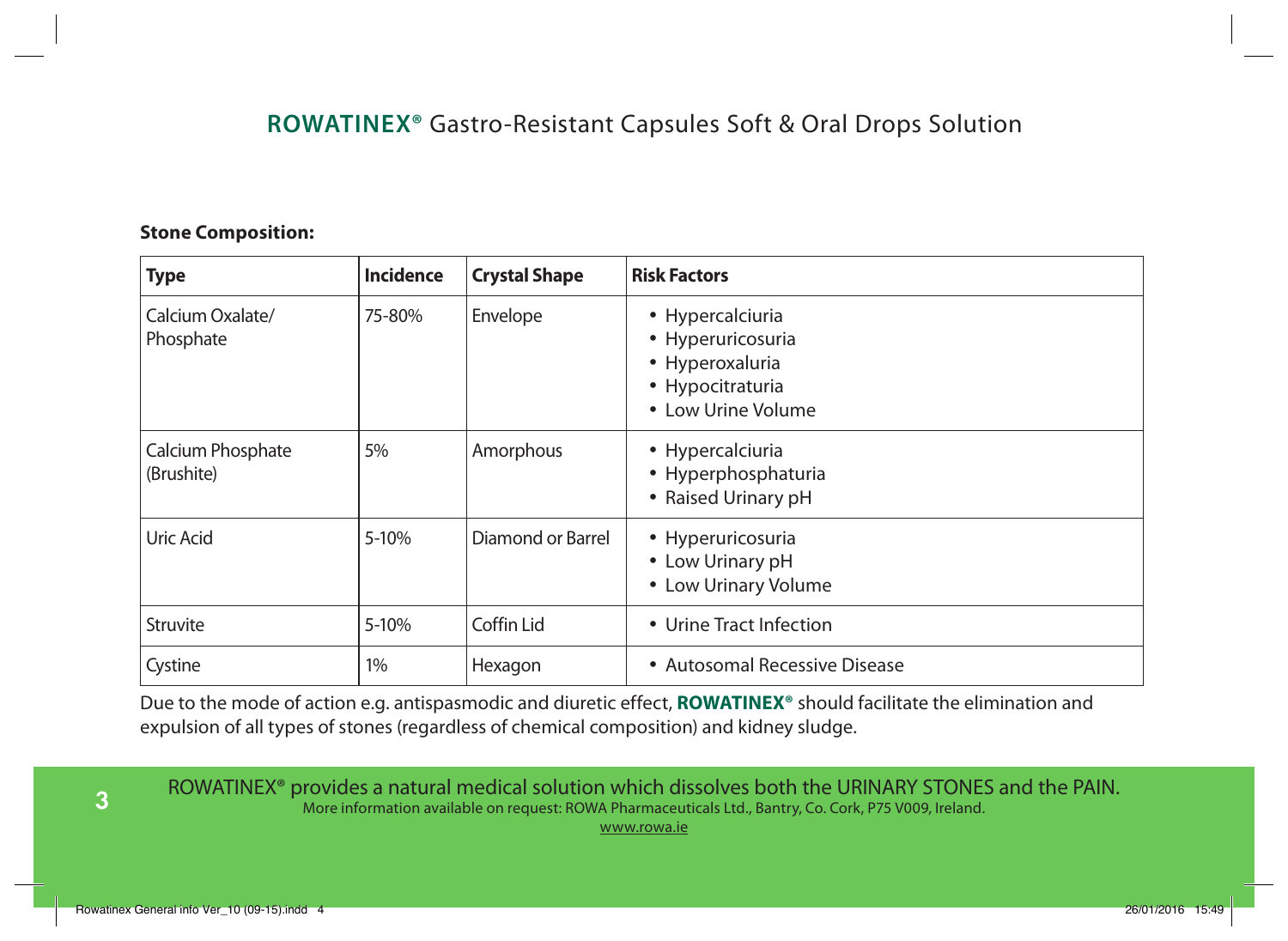- The majority of stones are calcium based. Calcium oxalate and calcium phosphate stones make up 80% to 90% of all stones.
- Struvite stones make up about 10% to 15% of stones. Struvite stones are mostly found in women who have a urinary tract infection. These stones can grow very large and can block the kidney, ureter or bladder.
- Of Uric acid stones make up about 5% to 8% of stones or lately even more. Uric acid kidney stones are more common و Or in people with chronically elevated uric acid levels in their blood (hyperuricemia). They can occur with gout or<br>chemotherapy.
- enemotherapy.<br>• Cystine stones make up about 1% 2% of stones. Cystine (an amino acid) stones can form in people who have cystinuria. This disorder runs in families and affects both men and women and can be difficult to treat. This disorder runs in families. It affects both men and women and can be difficult to treat.



ROWATINEX® provides a natural medical solution which dissolves both the URINARY STONES and the PAIN. More information available on request: ROWA Pharmaceuticals Ltd., Bantry, Co. Cork, P75 V009, Ireland. www.rowa.ie **<u>ROWATINEX</u> ROWATING** a natural medical solution that dissolves both the URINARY STONE and the PAIN.

**4**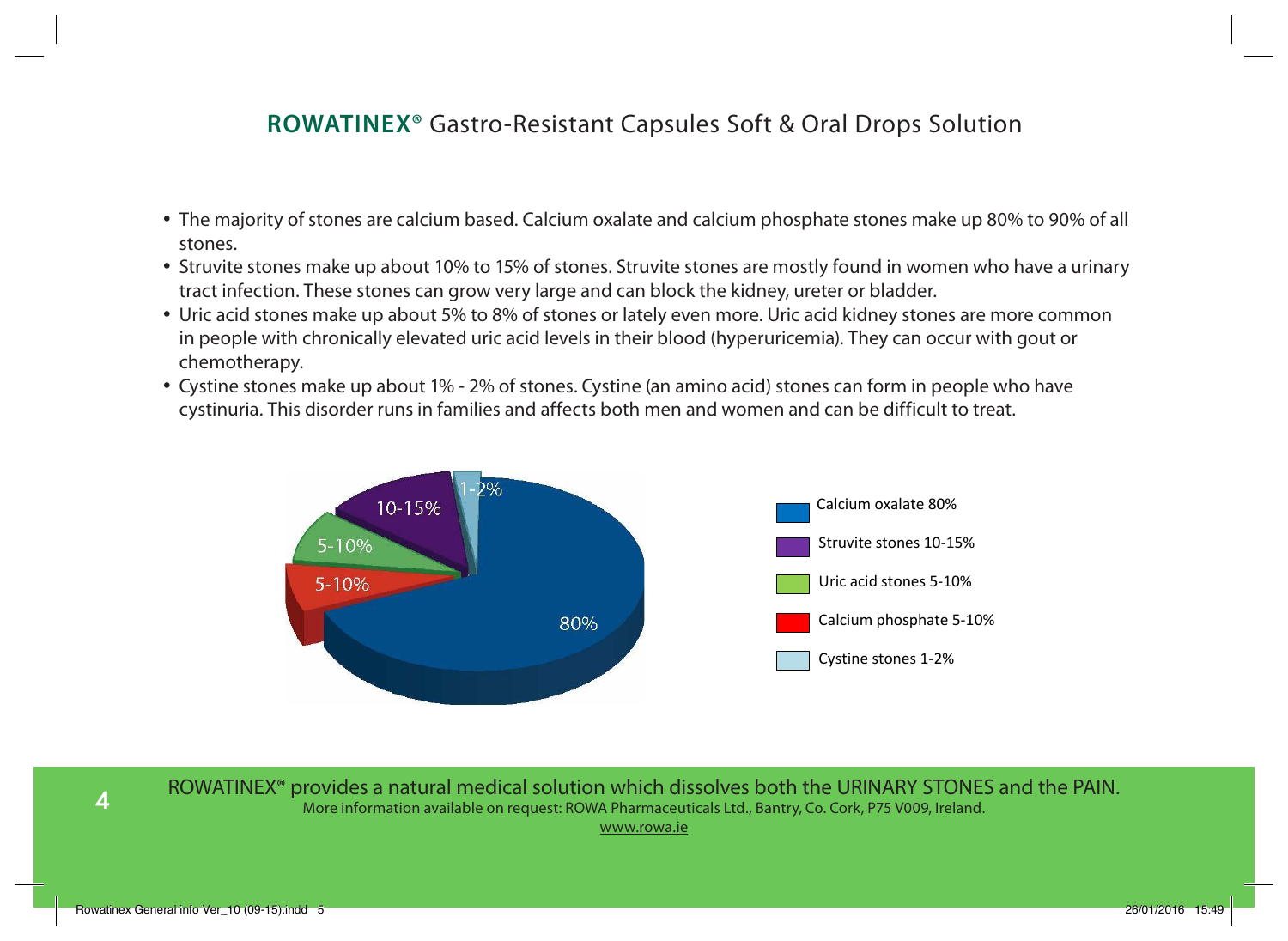The Solution:

# **ROWATINEX®**

# For Removal and Prevention of Urinary Stones

Well established, regulated and trusted natural medical terpene product

**5**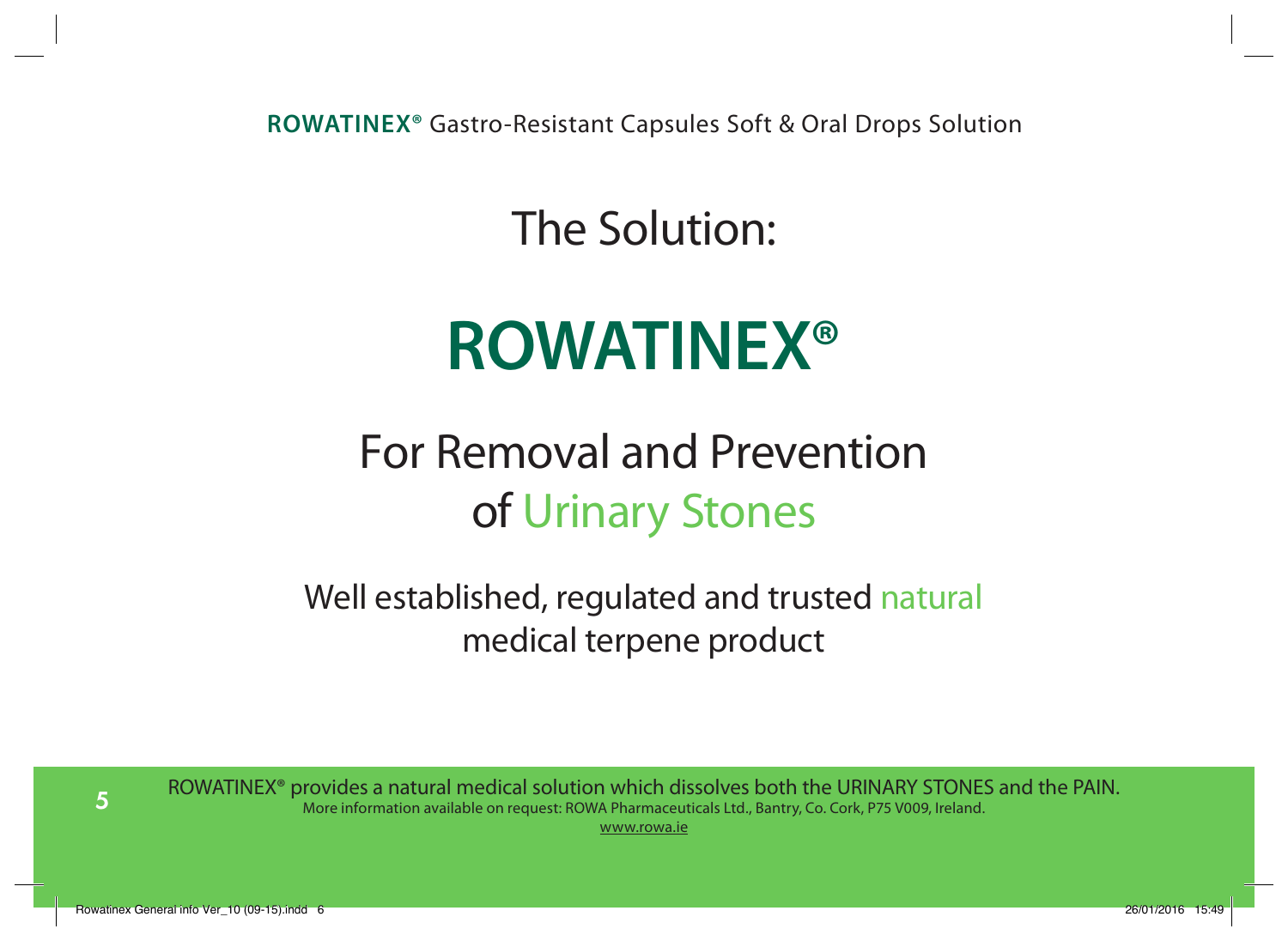#### **ROWATINEX® Information:**

A unique combination of highly purified natural terpenes which have been subjected to extensive pharmacological and clinical research.

| <b>Active Ingredients:</b>                                                                                                         | <b>Properties:</b>                                                                                                                                                                               |  |  |  |  |  |  |
|------------------------------------------------------------------------------------------------------------------------------------|--------------------------------------------------------------------------------------------------------------------------------------------------------------------------------------------------|--|--|--|--|--|--|
| Fenchone, Anethole, Alpha-Pinene, Beta-Pinene,<br>Borneol, Cineole and Camphene.                                                   | Promotion of stone solubility and disintegration:<br><b>ROWATINEX<sup>®</sup></b> is metabolised to glucuronides which stabilises                                                                |  |  |  |  |  |  |
| <b>Excipient:</b><br>Virgin Olive Oil.                                                                                             | urinary colloids and increases calcium salt solubility in the<br>urine. These actions reduce the likelihood of stone formation,<br>help to break down already formed stones and facilitate their |  |  |  |  |  |  |
| <b>Indications:</b>                                                                                                                | easier expulsion.                                                                                                                                                                                |  |  |  |  |  |  |
| Urolithiasis:<br>ROWATINEX <sup>®</sup> is used in the treatment of patients<br>with stones in their kidneys or elsewhere in their | Vasodilatation of tubular capillaries prevents ischaemic<br>degeneration which can upset the colloid balance and thus<br>lead to stone formulation.                                              |  |  |  |  |  |  |
| urinary tract.                                                                                                                     | <b>Antispasmodic effect:</b> Reduces the force and frequency of<br>smooth muscle spasm and thus eases the pain of renal and<br>ureteric colic.                                                   |  |  |  |  |  |  |
|                                                                                                                                    | Antibacterial effect against many bacterial species which can<br>cause infections in the urinary tract.                                                                                          |  |  |  |  |  |  |

**6**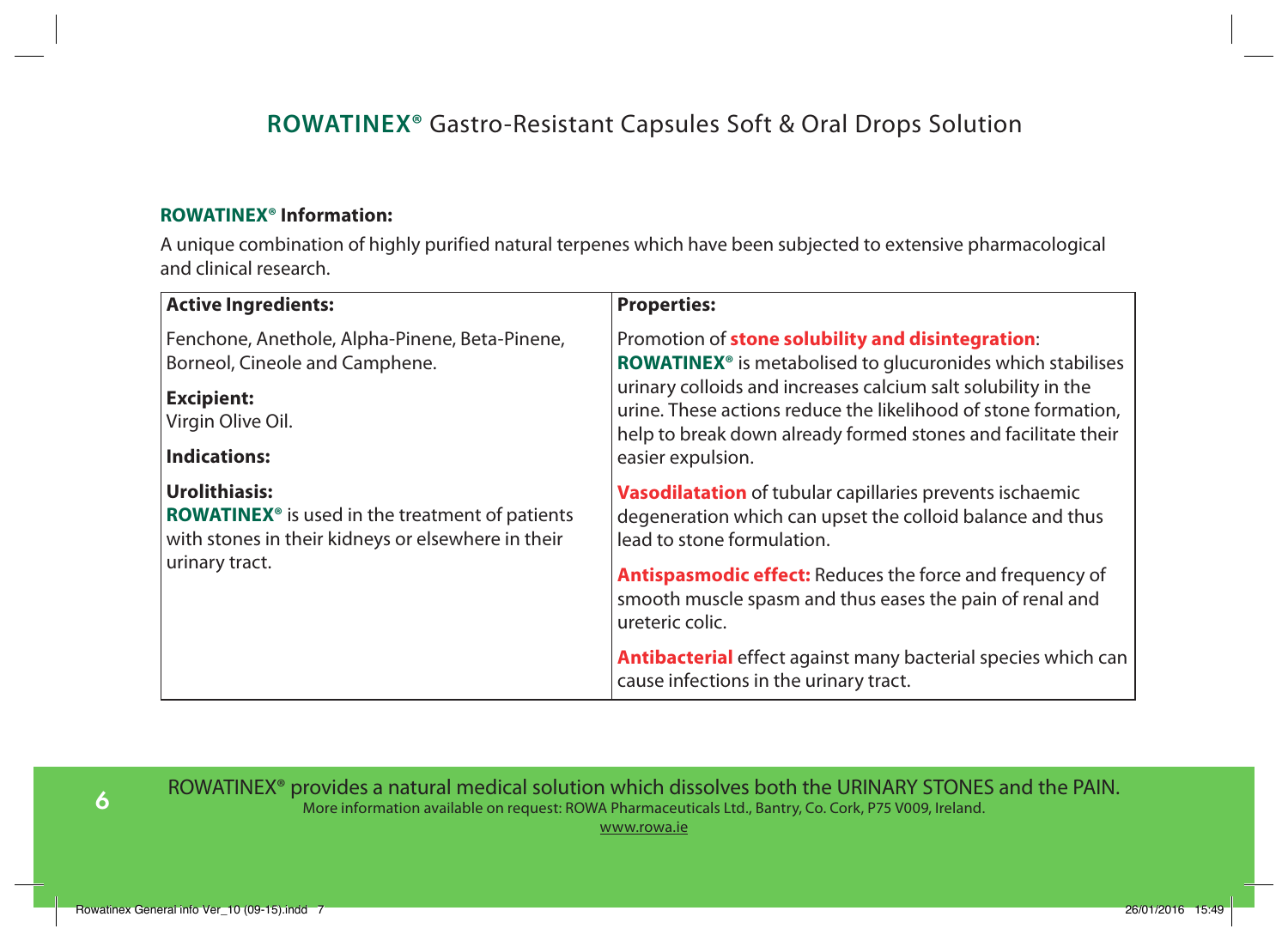| <b>Mode of Action:</b>                                                                                                                             | <b>Recommended Dosage:</b>                                                                                                                                                     |  |  |  |  |
|----------------------------------------------------------------------------------------------------------------------------------------------------|--------------------------------------------------------------------------------------------------------------------------------------------------------------------------------|--|--|--|--|
| ROWATINEX <sup>®</sup> acts by:                                                                                                                    | <b>Capsules:</b>                                                                                                                                                               |  |  |  |  |
| Increasing the solubility of the constituents of renal<br>stones in urine thus helping to dissolve the stones<br>and facilitate their elimination. | For most patients the best dose is two capsules taken three<br>times daily 30 minutes before meals.                                                                            |  |  |  |  |
| Reduces the spasms of the smooth muscles of the                                                                                                    | Liquid:                                                                                                                                                                        |  |  |  |  |
| urinary tract. These spasms can cause considerable<br>pain and discomfort to patients with stones even<br>when the stones are very small.          | The usual dose is 3-5 drops of liquid 4-5 times daily 30 minutes<br>before meals. In cases of colic, 20-30 drops may be given and<br>repeated, if necessary, 20 minutes later. |  |  |  |  |
| The presence of stones in the urinary tract<br>significantly increases the chances of a patient<br>developing a urinary tract infection.           |                                                                                                                                                                                |  |  |  |  |
| <b>ROWATINEX<sup>®</sup></b> has an antibacterial* effect, which<br>helps to reduce the risk of these infections.                                  |                                                                                                                                                                                |  |  |  |  |

\***ROWATINEX®** is not an antibiotic.

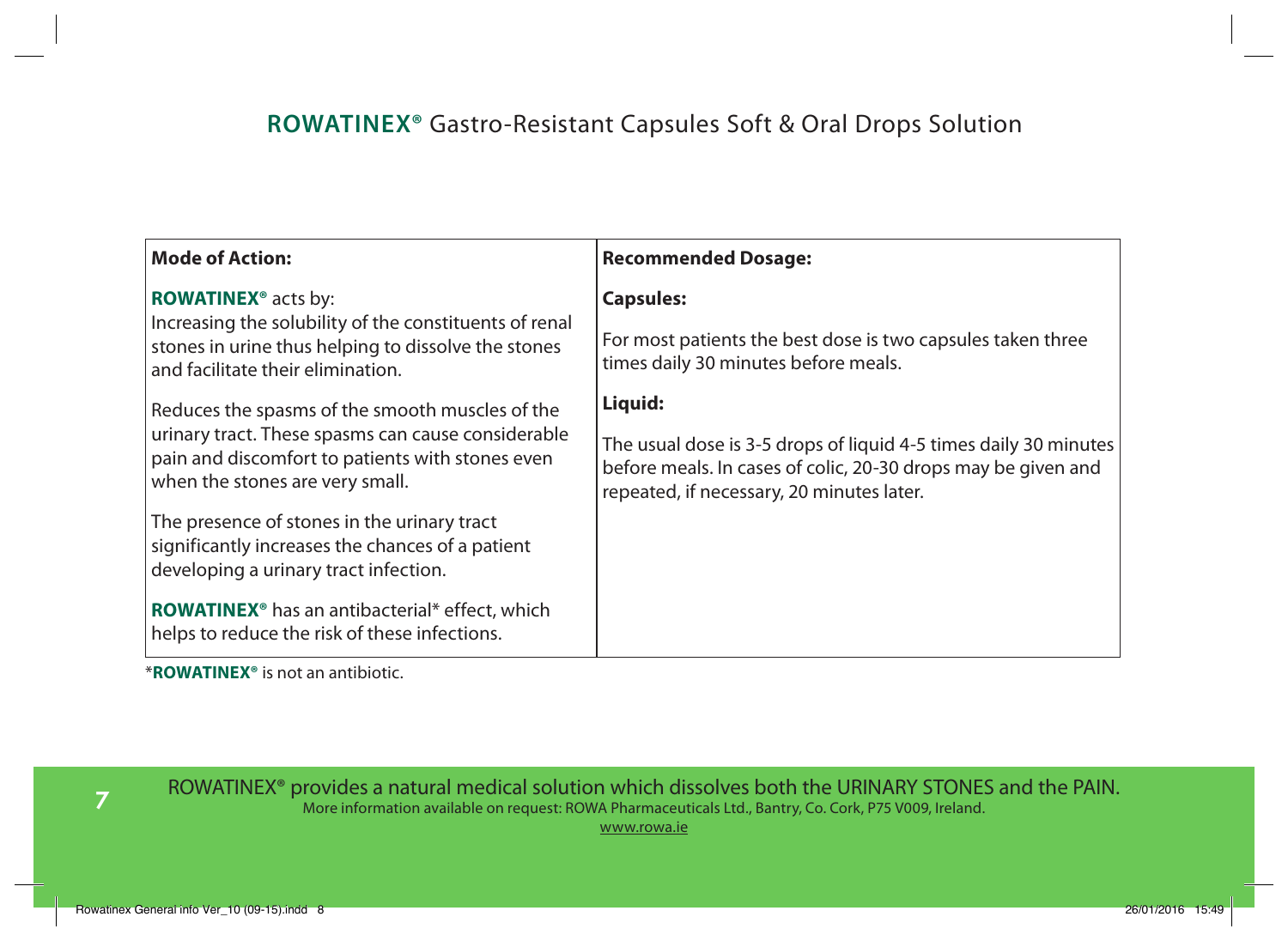#### **Safety:**

Adverse events are rare with **ROWATINEX®**.

Occasionally patients complain of slight transient gastric disturbance.

**ROWATINEX®** should not be used in patients taking oral anticoagulants or other drugs metabolised by the liver where the dose is critical in severe colic or infection and in patients with anuria.

#### **Pregnancy and Lactation:**

**ROWATINEX®** should not be used in pregnant women and in mothers who are breast-feeding.

In spite of the fact that the toxicological study gave no cause for concern, it is recommended that **ROWATINEX®** is not given to women in the first trimester of pregnancy and not given to lactating females.

During the toxicity studies there was no indication to suggest potential carcinogenicity associated with **ROWATINEX®**.

**ROWATINEX®**'s safety and efficacy have been widely investigated in a number of clinical trials.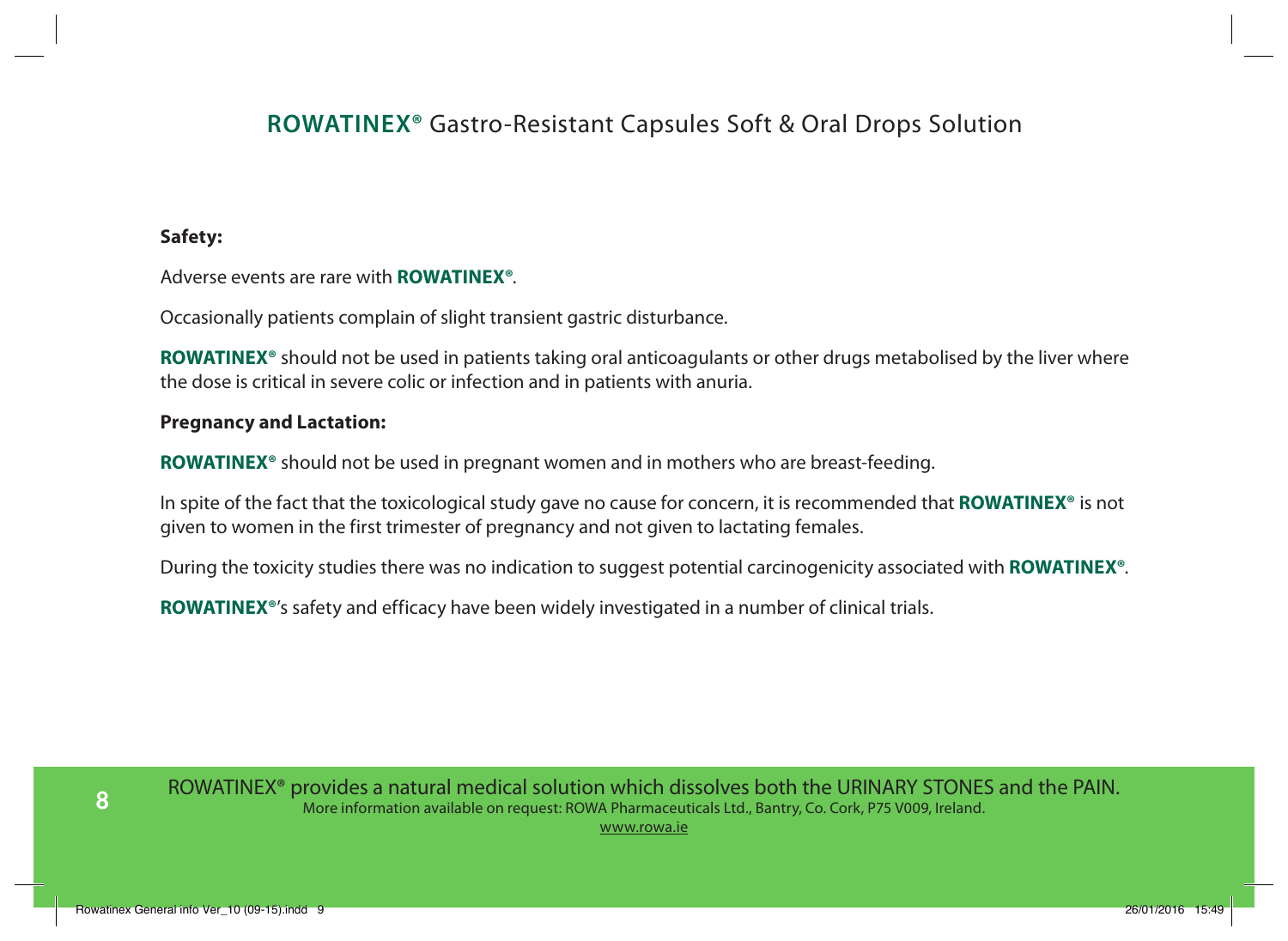

ROWATINEX® provides a natural medical solution which dissolves both the URINARY STONES and the PAIN. More information available on request: ROWA Pharmaceuticals Ltd., Bantry, Co. Cork, P75 V009, Ireland.

www.rowa.ie

**9**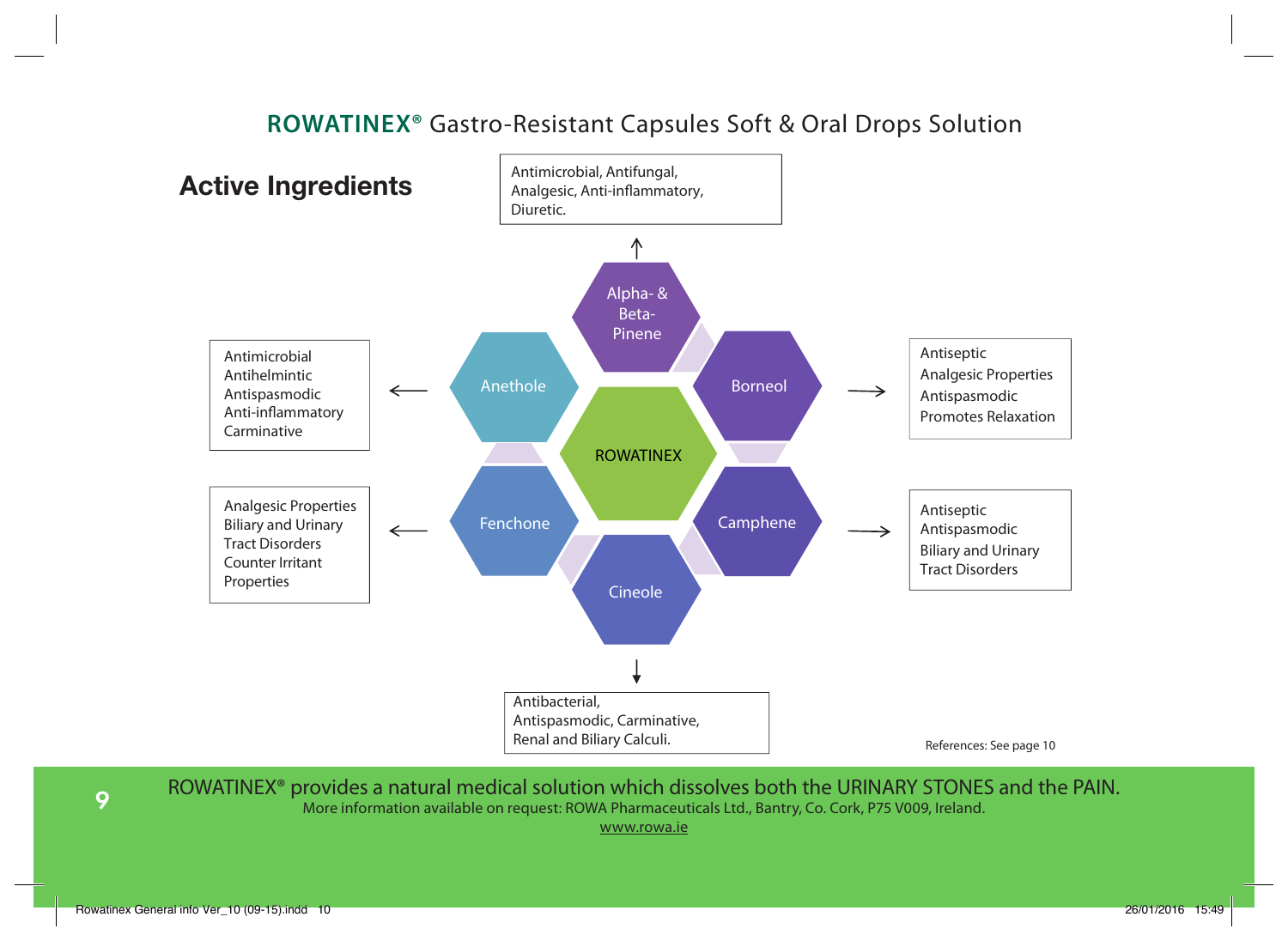#### **Monoterpene References as Published:**

- Beatrice Mercer et al: 'The essential oil of turpentine and its major volatile fraction (alpha and beta pinenes): A review'. Universite de Bourgogne, Dijon, France. International Journal of Occupational Medicine and Environmental Health 2009;22(4):331-342.
- PMID23442885: de Silva AC et all; 'Biological activities of alpha and beta pinene enantiomers;' May 2012.
- PMID 25532297; Karapandzova M et al; 'Chemical composition and antimicrobial activity of the essential oils of Pinus peuce (Pinaceae) growing wild in R. Macedonia': November 2014.
- PMID24147201; Dey B, Mitra A; 'Chemo-profiling of eucalyptus and study of its hypoglycemic potential.' October 2013.
- Martindale 37th Edition.
- Clegg R et al; 'The mechanism of cyclic monoterpene inhibition of hepatic 3-hydroxy 3-methylglutaryl coenzyme A reductase in vivo in the rat'; The Journal of Biological Chemistry Vol 257 pp 2294-2299 March 1982.
- Damiao Pergentino de Sousa; 'Analgesic-like activity of essential oils constituents' Molecules 2011; 16 -2233-2252; doi:10.3390/molecules 160322233 March 2011.
- PMID 10861965; Santos FA, Rac VC; 'Anti-inflammatory and antinociceptive effects of 1,8 cineole a terpinoid oxide present in many plant essential oils' Jun 2000.
- Seitz Christian, Dept Urology & Andrology, Medical University, Vienna; 'Medical expulsive therapy of ureteral calculi and supportive therapy after extracorporeal shock wave lithotripsy'. European Urology Supplements 2010;8807-88013.

**10**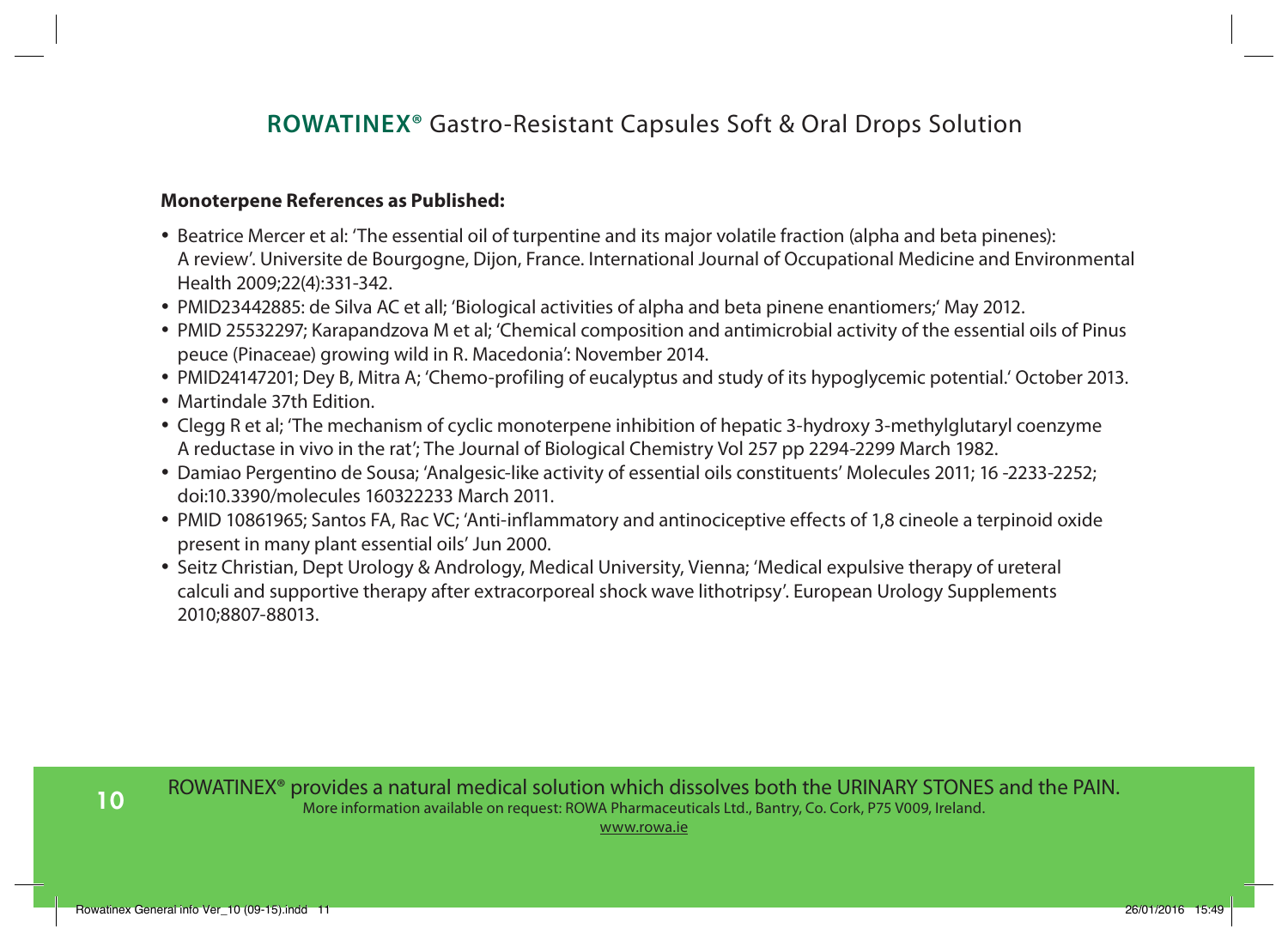

#### **PRODUCT DESCRIPTION**

#### **Gastro-Resistant Capsules Soft**

Spherical yellow soft gastro-resistant gelatin capsule containing a pale yellow to greenish yellow oil.

#### **Oral Drops Solution**

A pale yellow to greenish yellow oral drops solution with an aromatic odour.

| Manufacturers: | ROWA Pharmaceuticals Ltd. | ROWA Wagner GmbH & Co. KG, Arzneimittelfabrik |
|----------------|---------------------------|-----------------------------------------------|
|                | Newtown                   | Frankenforster Strasse 77                     |
|                | Bantry                    | 51427 Bergisch Gladbach                       |
|                | Co. Cork                  | Germany                                       |
|                | P75 V009                  |                                               |
|                | Ireland                   |                                               |

#### **Product of German Origin since 1954**

**11**